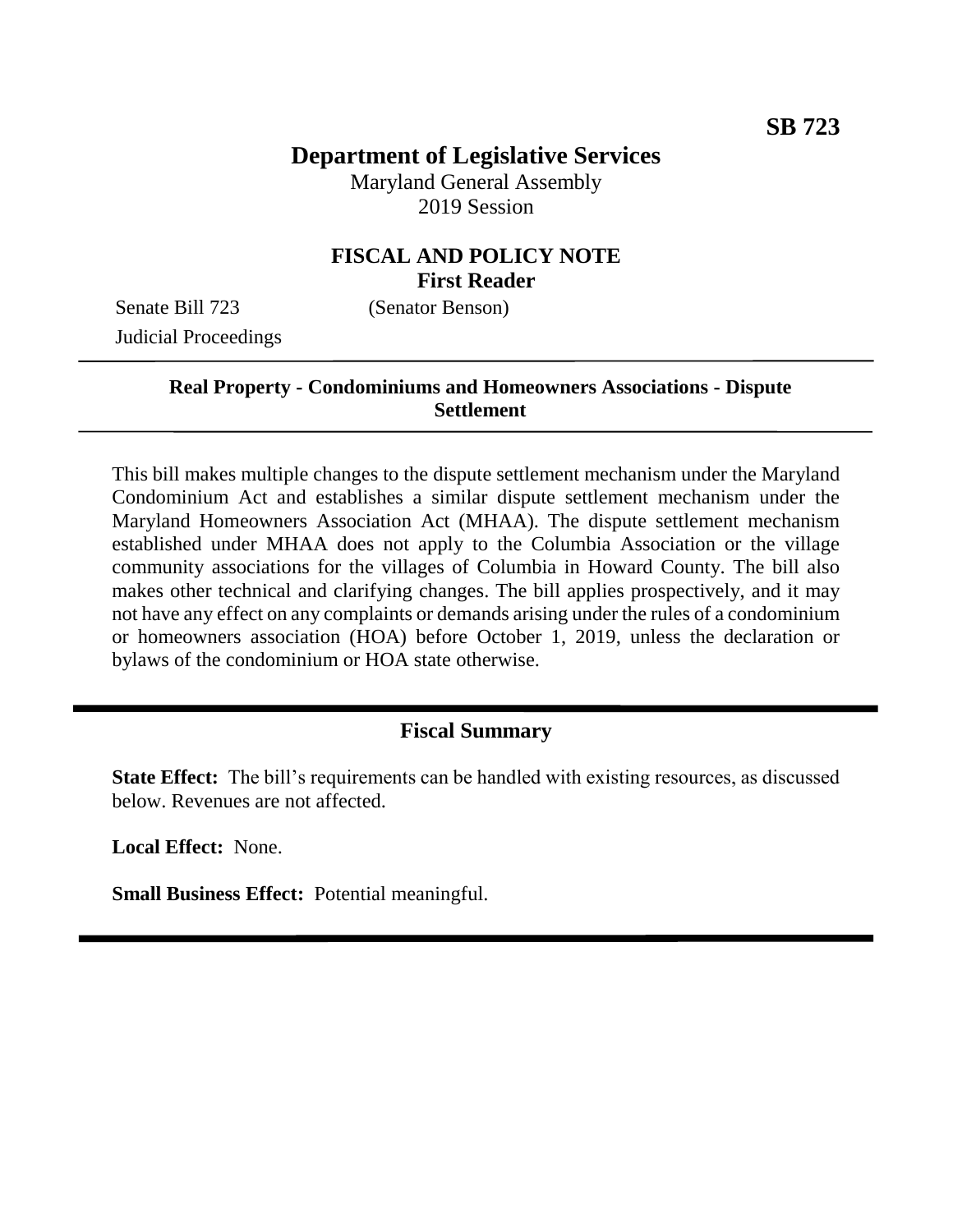# **Analysis**

## **Bill Summary/Current Law:**

#### *Condominiums*

Generally, the bill requires the council of unit owners or board of directors of a condominium to *provide*, rather than *serve*, specified documents. A notice related to an allegation of a violation must contain a statement informing an alleged violator of his or her right to *request a hearing*, rather than *notice of a hearing*. The bill specifies that the notice must include the procedures for requesting a hearing, at which the alleged violator may produce any statement, evidence, or witnesses on behalf of the alleged violator.

The bill specifies that, if the alleged violator requests a hearing within the period of time specified in the notice, the board must provide the alleged violator with written notice of the time and place of the hearing, which may not be less than 10 days after the date the request for a hearing was provided. The bill specifies that, if the alleged violator does not request a hearing within the period of time specified in the notice, the board, at the next meeting, must deliberate as to whether the violation occurred and decide whether a sanction is appropriate for the violation.

#### *Homeowners Associations*

Current law does not specify a dispute settlement mechanism for HOAs.

The bill establishes such a mechanism. It prohibits a board of directors or other governing body of an HOA from imposing a fine, suspending voting, or infringing on any other right of a lot owner or other occupant for violations of rules unless a written demand to cease and desist from an alleged violation has been provided to the alleged violator. The demand must include (1) the alleged violation; (2) the action required to abate the violation; and (3) a period of time of at least 10 days during which the violation may be abated without further sanction.

Within 12 months of the demand, if the violation continues or if the same rule is violated again, the board must provide the alleged violator with a written notice of the alleged violator's right to request a hearing to be held by the board in executive session. The notice must contain (1) the nature of the alleged violation; (2) the procedures for requesting a hearing; (3) the period of time for requesting a hearing, which may not be less than 10 days from the giving of the notice; and (4) the proposed sanction.

SB 723/ Page 2 If the alleged violator requests a hearing, the board must provide the alleged violator with a written notice of the time and place of the hearing, which may not be less than 10 days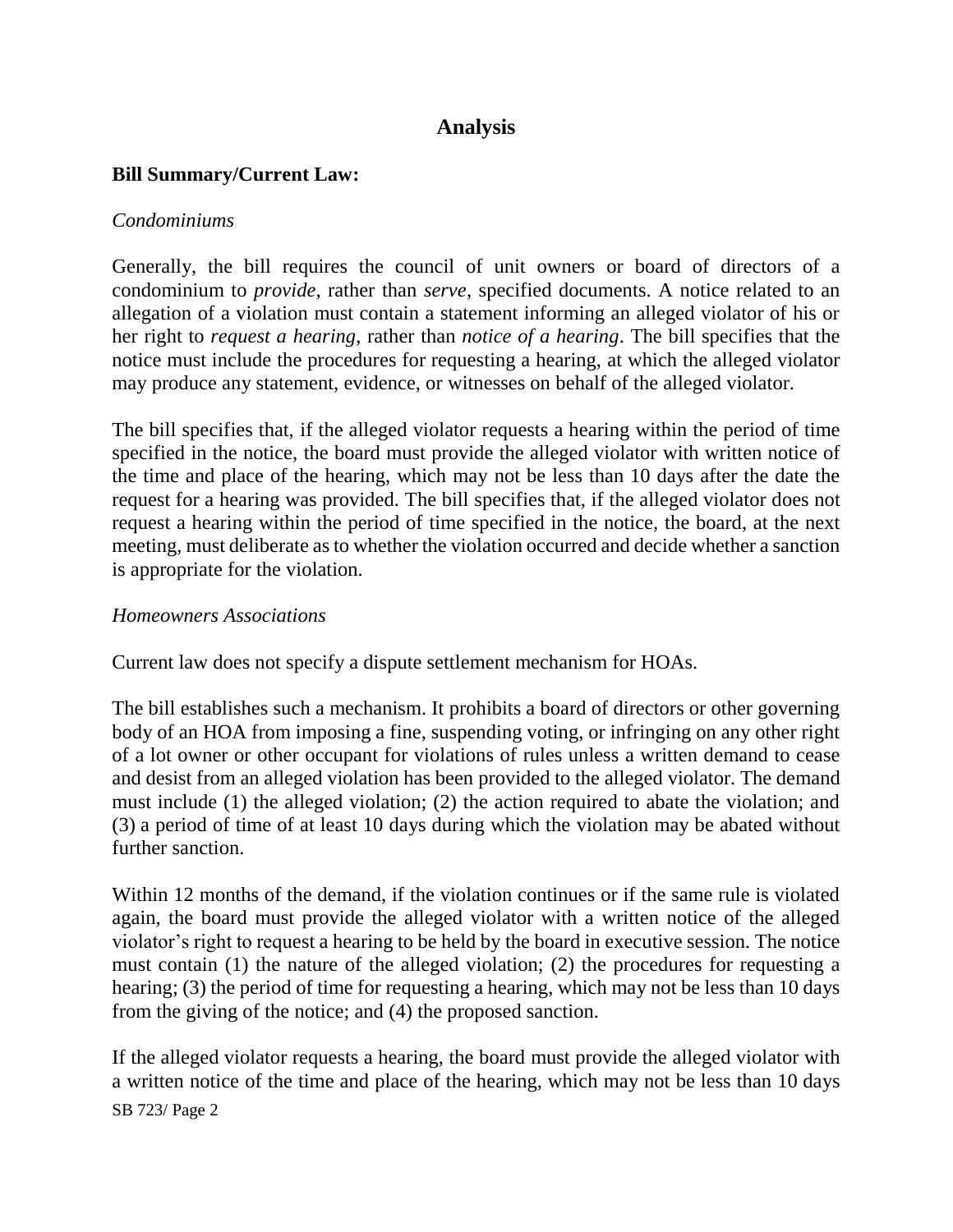after the date of the request for a hearing. At the hearing, the alleged violator may produce any statement, evidence, or witnesses on behalf of the alleged violator and has the right to present evidence and cross-examine witnesses.

The hearing must be held in executive session and give the alleged violator a reasonable opportunity to be heard. Prior to any sanction taking effect, proof of notice must be entered in the minutes of the meeting. The notice requirement must be considered satisfied (1) if a copy of the notice along with a statement of the date and manner of providing the notice is entered in the minutes by the officer or director who provided the notice or (2) the alleged violator appears at the meeting. The minutes of the meeting must also contain the results of the hearing and the details of any sanction imposed.

If the alleged violator does not request a hearing, the board, at the next meeting, must deliberate as to whether the violation occurred and decide whether a sanction is appropriate for the violation. An alleged violator may appeal a decision in court. If a lot owner fails to comply with the provisions of MHAA, the declaration, or bylaws, or a governing body's decision made pursuant to the dispute settlement procedures, the lot owner may be sued for damages and/or for injunctive relief by the council of lot owners or by any other lot owner. Reasonable attorney's fees may be awarded by the court to the prevailing party.

Generally, the failure of the board of directors or other governing body to enforce a provision of MHAA, the declaration, or bylaws on any occasion is not a waiver of the right to enforce the dispute settlement provision on any other occasion.

**Background:** The Secretary of State advises that, as of December 2018, 2,691 condominium regimes have been registered with the State. The State Department of Assessments and Taxation, which maintains assessment records based on class of property, reports that there are 229,859 condominium units in the State as of December 2018. The Foundation for Community Association Research estimated that there were 6,750 community associations in the State in 2017. For more information about condominiums and HOAs, which are broadly referred to as common ownership communities, see the **Appendix – Common Ownership Communities**.

**State Expenditures:** Any increase in the workload of the District Court as a result of an increase in the number of proceedings is expected to be minimal and can likely be handled with existing resources. The Office of the Attorney General, Consumer Protection Division, can handle the bill's requirements with existing resources.

**Small Business Effect:** Condominiums that are considered small businesses may realize administrative efficiencies related to the bill's dispute settlement procedures. However, HOAs that are considered small businesses may face an additional administrative burden if the requirements of the bill are more onerous than any other dispute settlement mechanism or procedure established in the HOA declaration or bylaws.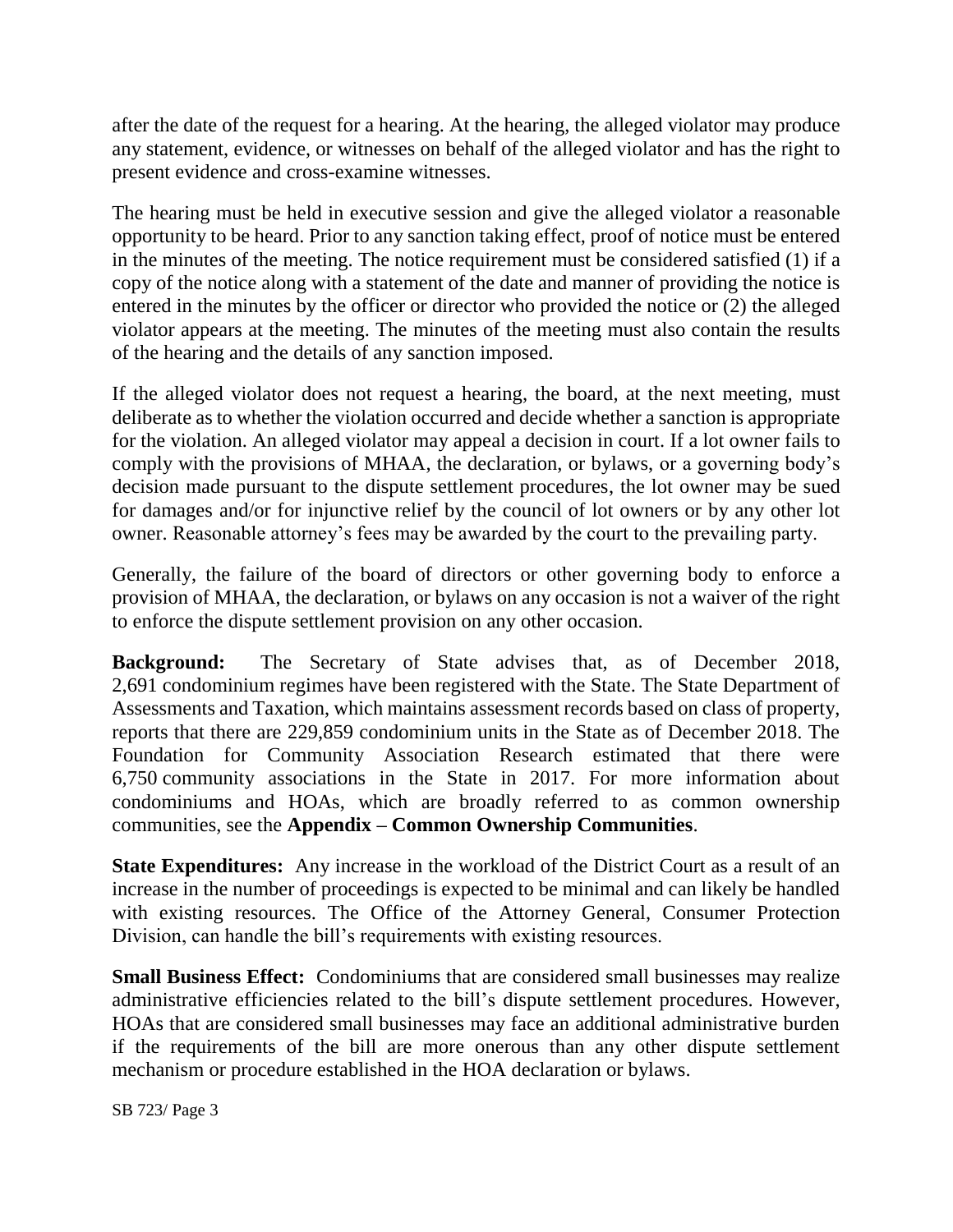**Additional Comments:** This analysis reflects the bill's effective date (October 1, 2019), and its applicability clause, which states that the bill only applies prospectively and may not be applied or interpreted to have any effect on or application to any complaints or demands formally arising before that date. However, the bill also establishes that the dispute settlement mechanism for HOAs applies to complaints or demands formally arising on or after October 1, 2018.

# **Additional Information**

**Prior Introductions:** HB 1097 of 2018 passed the house as amended, but received an unfavorable report from the Senate Judicial Proceedings Committee. Its cross file, SB 931, also received an unfavorable report from the Senate Judicial Proceedings Committee.

**Cross File:** HB 392 (Delegate Healey, *et al.*) - Environment and Transportation.

**Information Source(s):** Secretary of State; Judiciary (Administrative Office of the Courts); State Department of Assessments and Taxation; Foundation for Community Association Research; Office of the Attorney General (Consumer Protection Division); Department of Legislative Services

Fiscal Note History: First Reader - February 15, 2019 md/kdm

Analysis by: Nathan W. McCurdy Direct Inquiries to:

(410) 946-5510 (301) 970-5510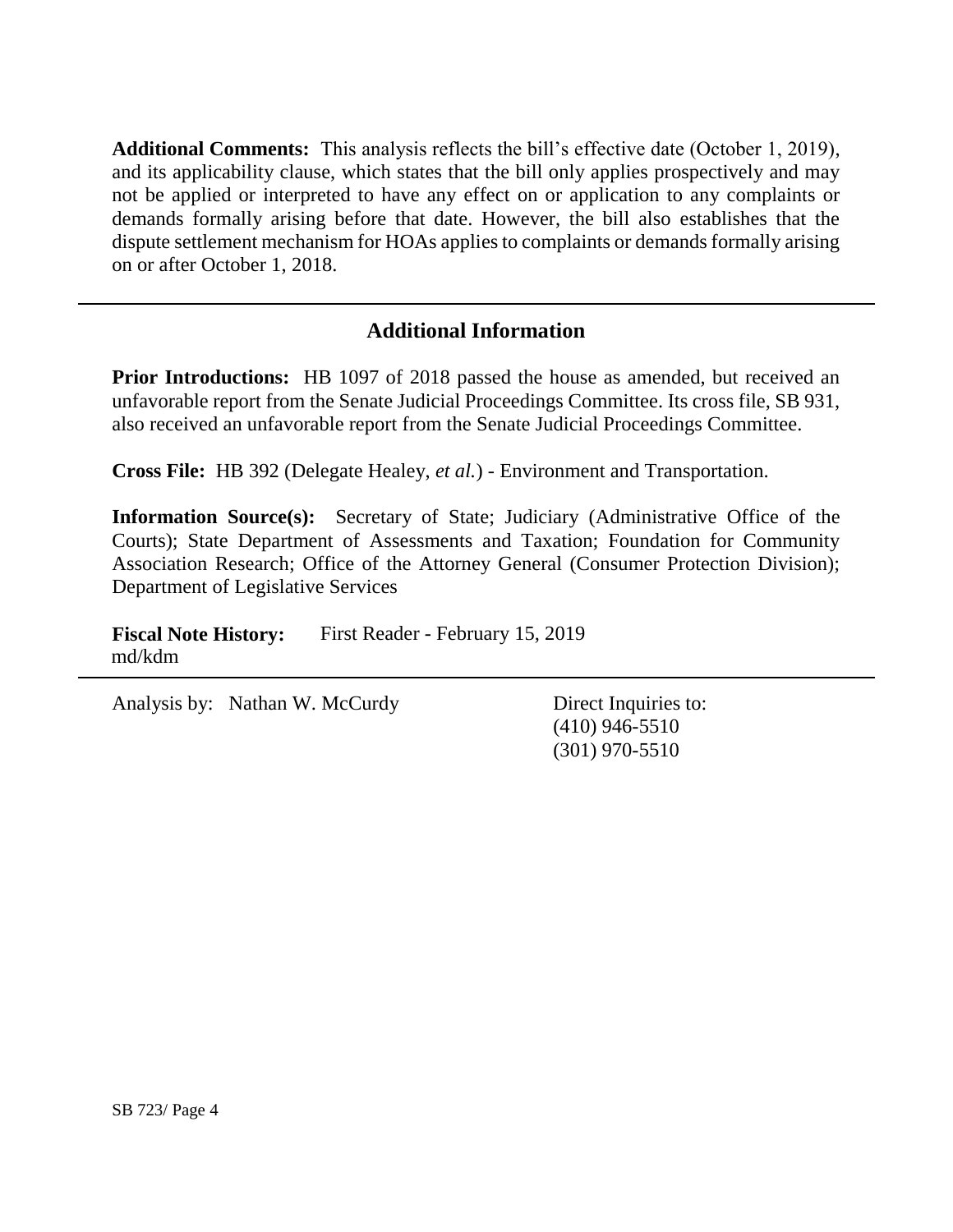# **Appendix – Common Ownership Communities**

When a person purchases a single-family home, condominium, or an interest in a cooperative housing corporation, he or she may also be required to join an association of owners, which is intended to act in the common interests of all the homeowners, condominium unit owners, or cooperative owners in the community. Collectively, these associations are often referred to as common ownership communities (COCs). In Maryland, a growing number of newly constructed or newly converted residences are located in some form of a COC.

The affairs of a condominium are governed by a council of unit owners, which comprises all unit owners. Among other powers, the council of unit owners has the power to impose assessments on the unit owners to pay common expenses. A council of unit owners may delegate its powers to a board of directors, officers, or a managing agent. Condominiums are governed under Title 11 of the Real Property Article.

Many new housing developments are subject to a homeowners association (HOA) that is created by a governing document and has the authority to impose mandatory fees on lots in the development in connection with the provision of services or for the benefit of the lots, the lot owners, or the common areas. HOAs are governed under Title 11B of the Real Property Article.

A cooperative housing corporation or "cooperative" is a corporation that owns real property. A resident of a cooperative does not own his or her unit; rather, the person owns an interest in the corporation, which leases the unit to the person for residential use. Cooperatives are governed by the laws in Title 5, Subtitle 6B of the Corporations and Associations Article.

Condominiums and HOAs may be authorized by their governing documents to impose liens on units or lots to collect unpaid assessments or fees. In a cooperative, the governing documents usually provide for the collection of delinquent fees, and evictions for unpaid fees are generally pursued by way of a landlord-tenant action.

Since registration of the various COCs is not required statewide, the exact number of COCs in Maryland is unknown. However, public offering statements for condominium regimes are required by law to be registered with the Secretary of State (SOS). SOS registration records show that, as of December 2018, 2,691 condominium regimes have been registered with the State.<sup>1</sup> The State Department of Assessments and Taxation, which maintains

SB 723/ Page 5 <sup>1</sup> This number is lower than the 2,875 condominium regimes reported by SOS in 2017. The inflated number was the result of a miscalculation, and the revised number does not reflect a decrease in the number of regimes.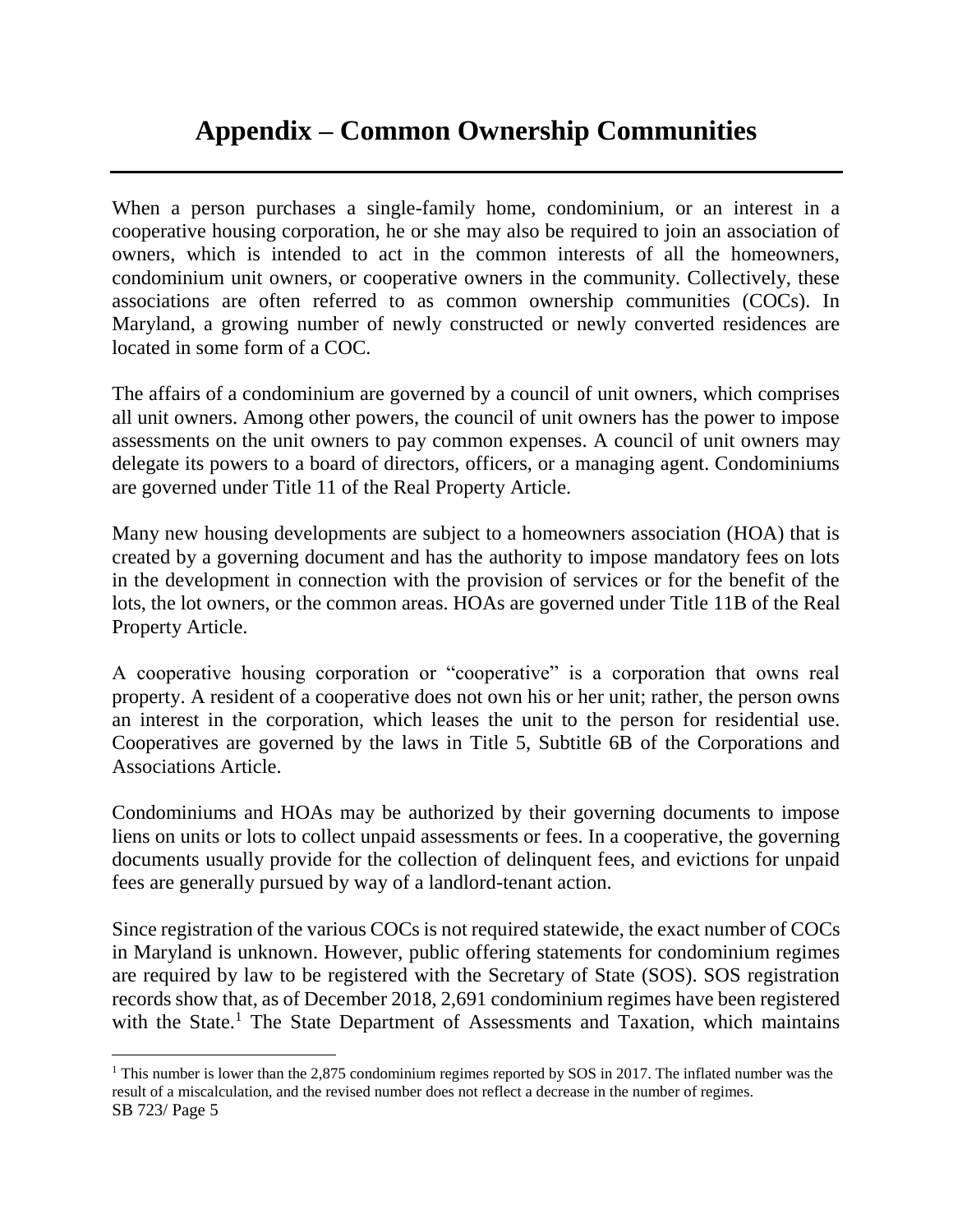assessment records based on class of property, reports that there are 229,859 condominium units in the State as of December 2018. The Foundation for Community Association Research estimated that there were 6,750 community associations in the State in 2017.

## *Task Force on Common Ownership Communities*

With a growing number of Marylanders residing in COCs, and evidence that some COCs had issues with governance, dispute resolution, and financial stability, the General Assembly created the Task Force on Common Ownership Communities in 2005 (Chapter 469 of 2005). The issues addressed by the task force included the education and training needs of COC boards and prospective buyers, availability of alternative dispute resolution services, special considerations of aging COCs, collection of assessments, and resale of homes within COCs. The task force met 10 times, held five public hearings, and submitted its final report in December 2006. The report's findings and recommendations have served, in subsequent years, as the basis for numerous pieces of legislation intended to improve the operation of COCs. This legislation, enacted from 2007 through 2017:

- authorized a group of three or more unit or lot owners in a condominium or HOA to petition a circuit court to appoint a receiver in specified situations frequently found in aging communities (Chapter 321 of 2007);
- gave the Consumer Protection Division within the Office of the Attorney General increased authority over violations of the Maryland Homeowners Association Act (Chapter 593 of 2007);
- eased restrictions on the ability of condominiums and HOAs to amend their governing documents (Chapters 144 and 145 of 2008 and Chapter 480 of 2017);
- strengthened the transition process from developer to the governing body of a condominium or HOA by allowing the governing body to terminate specified contracts and requiring the developer to provide specified documents (Chapters 95 and 96 of 2009);
- required the governing body of a COC to purchase fidelity insurance or a fidelity bond covering various acts of malfeasance by COC officers, directors, and other specified employees and agents (Chapters 77 and 78 of 2009 and Chapter 615 of 2010);